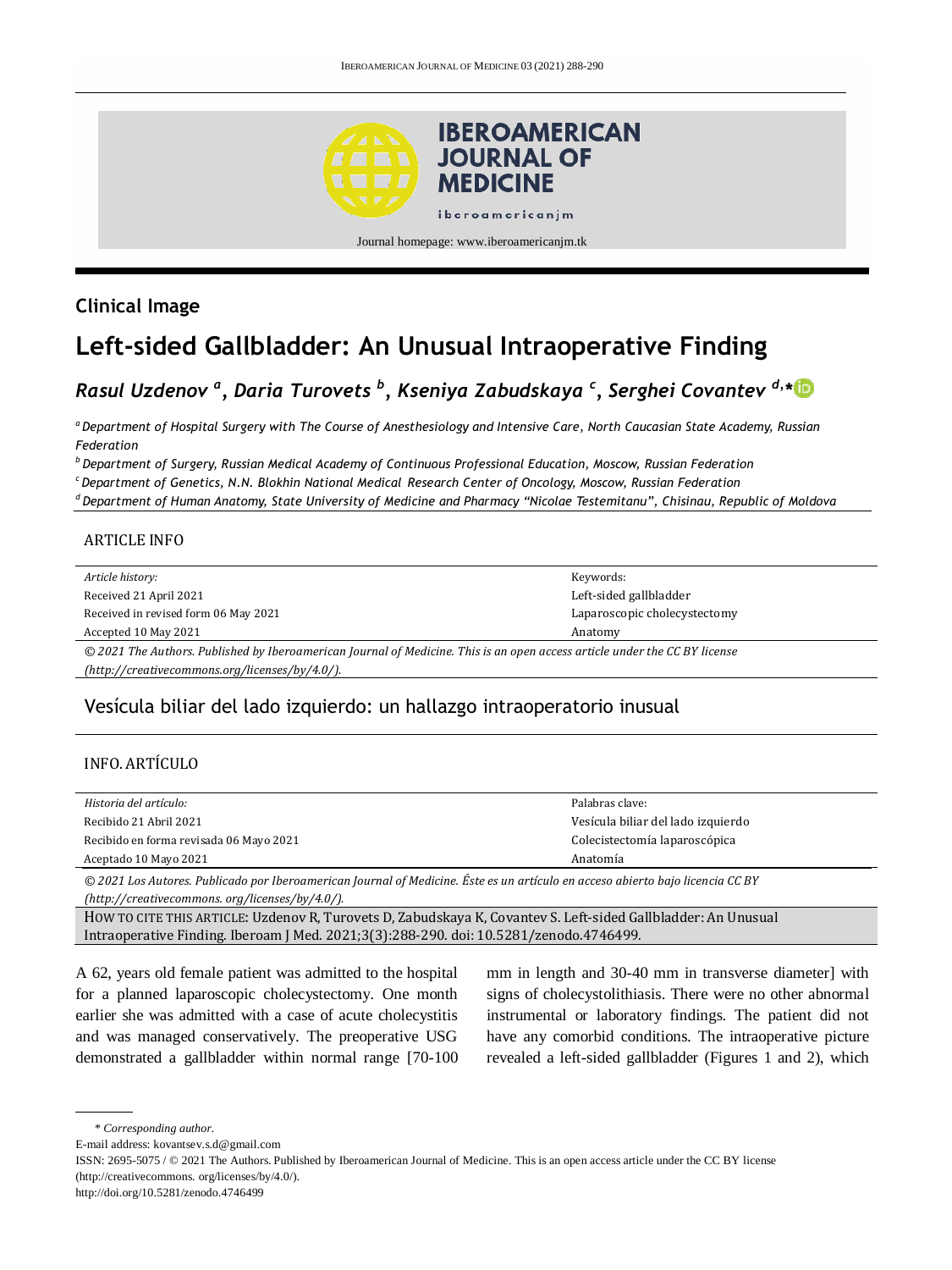made a standard procedure more complicated and required a change in the port placement. The cholecystectomy was performed without complications but required more time due to difficult dissection. The patient did not have other visible anomalies during laparoscopy.

A left-sided gallbladder is a rare anatomical anomaly when the gallbladder is located on the left side of the round ligament. It was first described by Hochstetter in 1856 and the incidence is approximately between 0.1% and 1.2% [1]. There are three possible types of this anomaly: left-sided gallbladder associated with situs viscerum inversus, true left-sided gallbladder, and cases where there is an abnormal right-sided round ligament. However, true leftsided gallbladder is the rarest of these anomalies and is located under the liver segment III. Left-sided gallbladder due to right-sided teres ligament is usually located under the IVb liver segment [2]. The anomaly arises due to gallbladder migration or development of a second

gallbladder with atrophy of the original one. The main concerns during laparoscopic cholecystectomy are the necessity to change ports, modification of a standard surgical technique, and increased risk for iatrogenic injury [3]. Due to the unpredictable anatomy intraoperative cholangiography may be helpful to safely perform the procedure.

A recent systematic review and meta-analysis of fifty-three studies demonstrated that during pre‐operative imaging left-sided gallbladder was reported on imaging in 29.6% patients. There were also several cases of variants of cystic union with the common hepatic duct, the most common (67.8%) of which was union on the right side of the common hepatic duct after a hairpin bend anterior to the common hepatic duct. The study also reported that 4.4% of patients had a common bile duct injury [4]. This risk can be higher and in some reports is up to 7.3% [5].



*Figure 1: Left-sided gallbladder (intraoperative image). 1: Round ligament; 2: Right lobe of the liver; 3: Gallbladder; 4: Left lobe of the liver.*